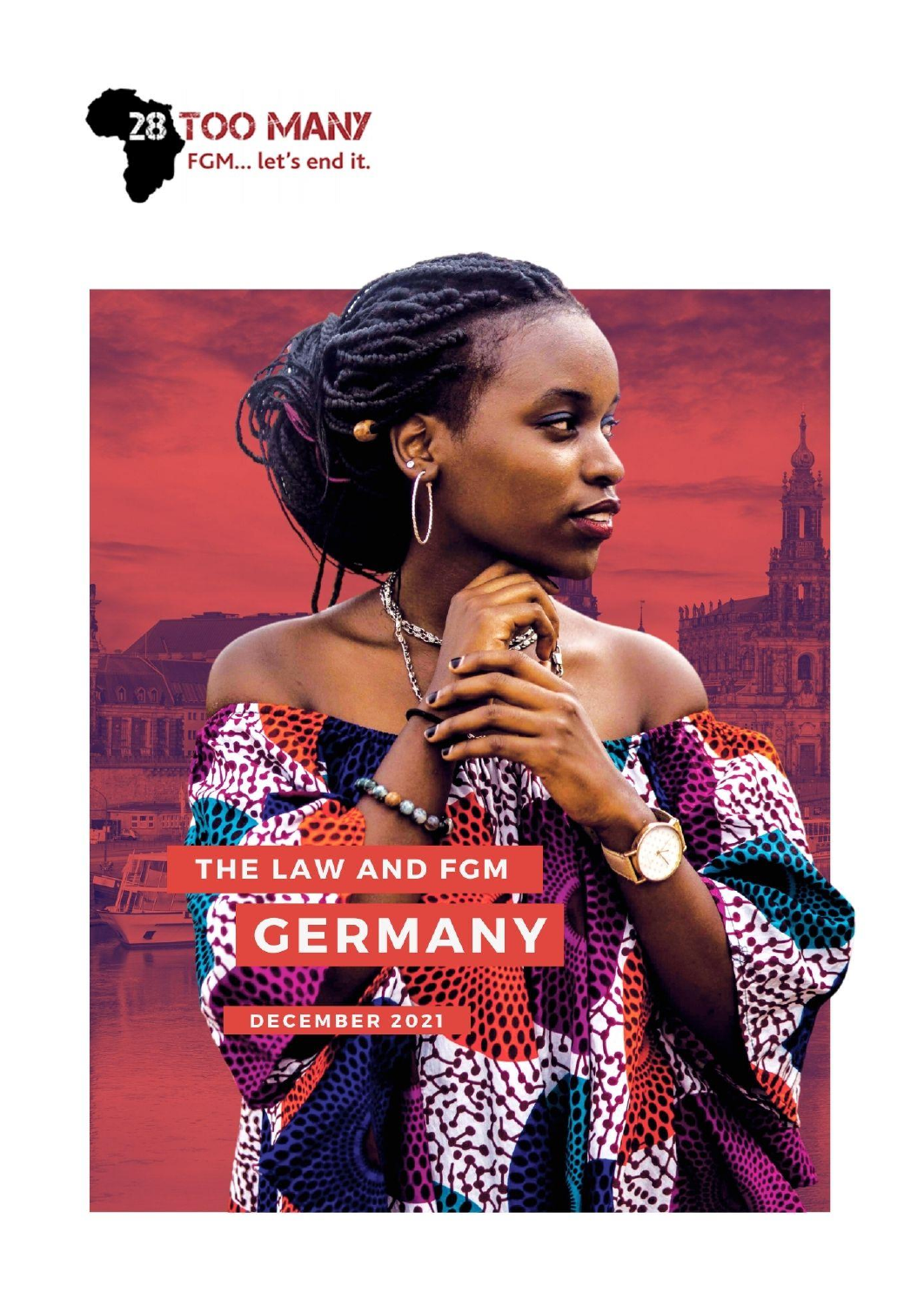# **National Legal Framework**

### **Overview of National Legal Framework in Germany**

#### *National legislation:*

|   | Specific law/provision criminalising FGM                                   |
|---|----------------------------------------------------------------------------|
| X | Provides a definition of FGM                                               |
|   | Criminalises the performance of FGM                                        |
|   | Criminalises the procurement, arrangement and/or assistance of acts of FGM |
|   | Obligation to report incidents of FGM to the authorities                   |
|   | Criminalises the participation of medical professionals in acts of FGM     |
|   | Extraterritorial application regardless of double criminality              |

## **Introduction**

Germany is a country in western Europe with an estimated population of 83,1 million.<sup>1</sup> Germany is a federal republic with a parliamentary democracy. It has a civil-law legal system.

#### **FGM Prevalence**

A 2017 study ordered by the Federal Ministry for Family, the Elderly, Women and Youth estimates that at least 47,359 women and girls living in Germany have undergone FGM. Most of them are from Egypt, Eritrea, Ethiopia, Indonesia and Somalia. The report also estimates that (as of 2015) between 1,558 and 5,684 girls living in Germany are at risk of undergoing FGM. Most of those girls originate from Egypt, Eritrea, Ethiopia, Iraq, Nigeria and Somalia.<sup>2</sup>

## **National Legal Framework**

#### **Specific Provision in General Law**

FGM is criminalised in Germany under a specific provision in general criminal law. **Article 226a of the Criminal Code of the Federal Republic of Germany (1971, amended 2019)** (the *Criminal Code*) criminalises mutilating the external genitalia of a female person.

**Article 226a** does not mention whether the victim's consent has any role in the criminality of FGM. **Article 228 of the Criminal Code** prescribes that a person who inflicts bodily harm with the victim's consent is only deemed to act unlawfully if, despite that consent, the act offends common decency. **Article 228** does not specify instances of when or how an act 'offends common decency'. However, a 'state of affairs' (*sachstand*) adopted by the federal parliament clarifies the matter in relation to FGM (as follows).

• In the case of a minor, consent is always considered to be invalid because she does not yet have the capacity of 'understanding' that is required to give consent. Furthermore, parents cannot consent to FGM on their daughter's behalf.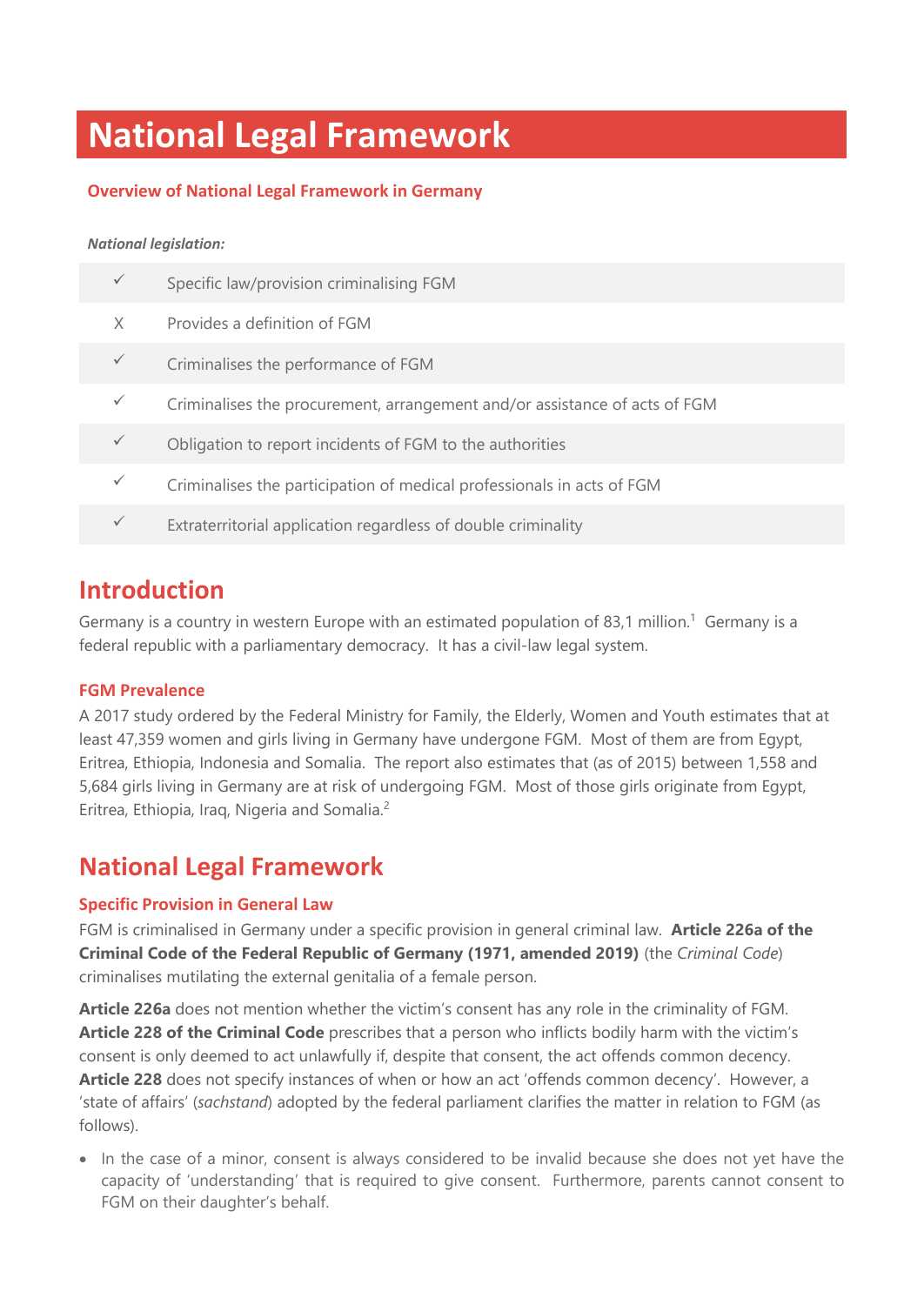• In the case of an adult woman, consent becomes a more difficult factor, since adult women in full possession of their mental capacities are, in principle, capable of consenting to FGM without any lack of will. However, FGM is still generally assumed to offend common decency. The 'morality' of consent is said to be dependent on the risk of damage to life or health and the reasons for the consent. In the case of FGM, the risk to life or health is usually high; however, the 'state of affairs' does state that there are scenarios imaginable wherein a woman's consent to a light form of FGM may be deemed valid.3

#### **Definition of FGM**

FGM is defined by **Article 226a of the Criminal Code** as mutilating the external genitalia of a female person. The definition is rather ambiguous, and one may deem it incomplete. The definition is not in line with the widely accepted definition given by the World Health Organization (the *WHO*), which defines FGM as involving the partial or total removal of external female genitalia or other injury to the female genital organs for non-medical reasons.<sup>4</sup> The 'state of affairs' does maintain the WHO definition.<sup>5</sup>

#### **Women and Girls of All Ages**

The performance of FGM on women and girls of all ages has been criminalised in Germany. **Article 226a of the Criminal Code** does not contain an age restriction.

#### **Procuring, Aiding and Abetting**

Procuring, aiding and abetting FGM are criminalised in Germany through general criminal law.

Procuring FGM – when someone has a cutter (or any other person) perform FGM on the victim – most likely qualifies as 'instigation' under **Article 26 of the Criminal Code**, as does abetting FGM. Article 26 prescribes that a person who intentionally induces another to intentionally commit an unlawful act (an abettor) incurs the same penalty as an offender.

Aiding FGM is criminalised under **Article 27**. Article 27 describes 'aiding' as intentionally assisting another in the intentional commission of an unlawful act. Penalties for those who aid are mitigated.

#### **Allowing the Use of Premises**

Allowing the use of premises for the purpose of FGM is (most likely) criminalised in Germany through general criminal law. Allowing the use of premises can be qualified as intentionally assisting another in the intentional commission of an unlawful act, thus qualifying one who allows the use of premises as an 'aider' under **Article 27 of the Criminal Code**.

#### **Providing or Possessing Tools**

Providing (specific) tools for the purpose of FGM is (most likely) criminalised in Germany through general criminal law. Providing (specific) tools can be qualified as intentionally assisting another in the intentional commission of an unlawful act, thus qualifying one who provides (specific) tools as an 'aider' under **Article 27 of the Criminal Code**.

Possessing (specific) tools for the purpose of FGM has not been criminalised in Germany. The Criminal Code does not contain a general provision on preparing an offence; it is only criminalised for certain offences. Possessing (specific) tools also does not seem to constitute an offence under German criminal law. **Article 22 of the Criminal Code** describes an 'attempt' as a direct and immediate step towards the realisation of the offence as envisaged by the perpetrator. Simply possessing tools does not seem to constitute a direct and immediate step, since someone can still make up their mind not to go through with performing FGM or having FGM performed.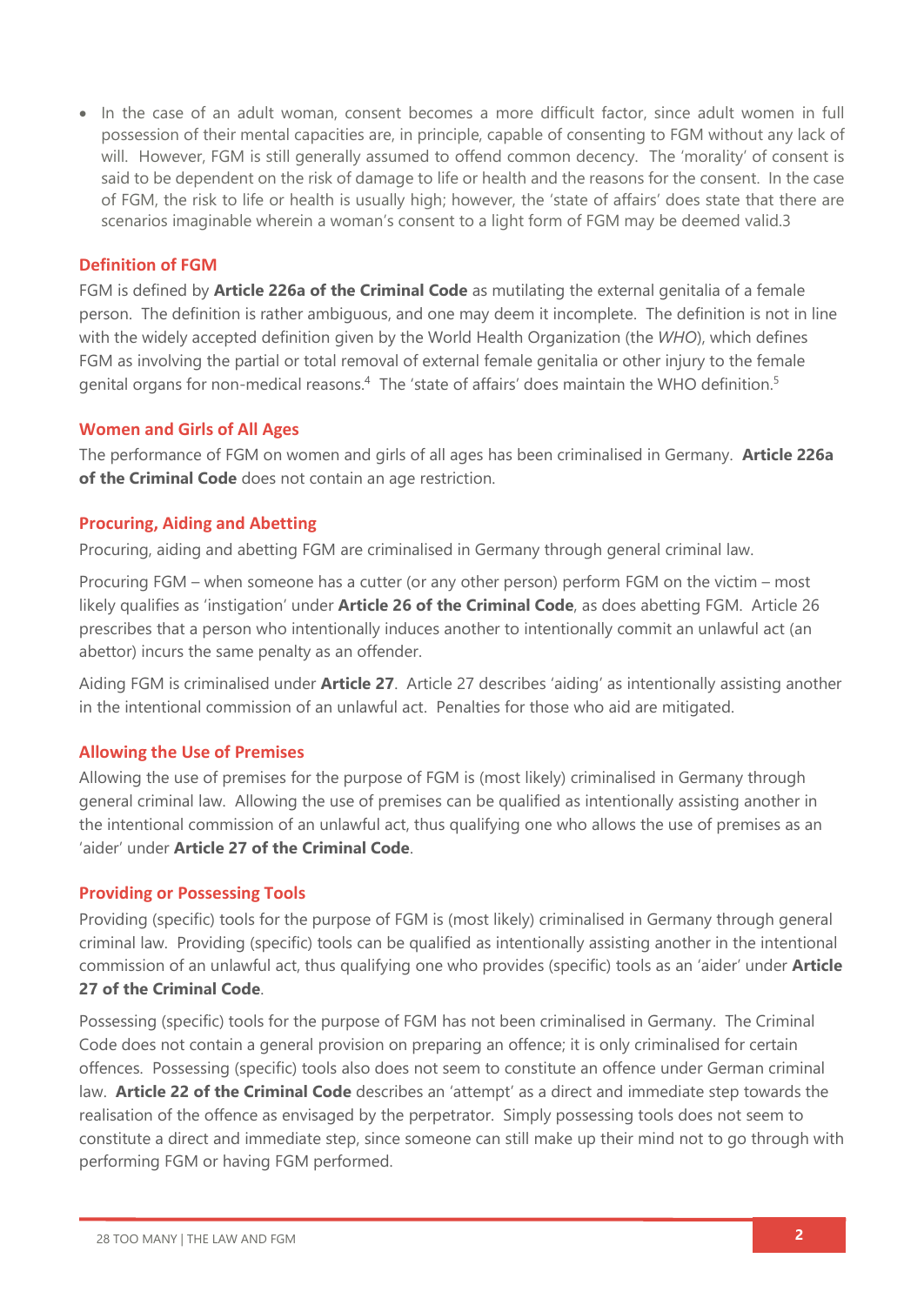#### **Failure to Report FGM**

Failing to report both the commission of FGM and a planned performance of FGM are criminalised in Germany through general criminal law. **Article 138(3) of the Criminal Code** prescribes that anyone who recklessly fails to make a report when they have credible information about the planning or the commissioning of an unlawful act incurs a penalty.

#### **Medicalised FGM**

While the Criminal Code does not contain a specific provision on medicalised FGM, it is criminalised in Germany under **Article 226a of the Criminal Code**. Furthermore, the 'state of affairs' does prescribe that the removal or alteration of the external female genitalia, with consent, is not criminalised when there is a medical necessity to do so or when it is done for the purposes of cosmetic surgery.<sup>6</sup>

#### **Extraterritoriality**

**The Criminal Code** extends extraterritorial application of German criminal law to the commission of FGM abroad. In certain cases extraterritorial application is limited by the requirement of double criminality.

- **Article 5(9a)(b)** prescribes that German criminal law shall be applicable to FGM committed against a German national or a woman or girl who is a habitual resident of Germany, regardless of the laws of the country where FGM took place.
- **Article 7** prescribes that German criminal law shall apply to offences committed by someone with German nationality at the time of the commission or after that time, or a foreigner who was found in Germany but is not extradited, if the offence is also a criminal offence under the laws of the country where it took place (requirement of double criminality).

### **Penalties**

There are differing penalties in Germany for committing FGM and crimes related to it, depending on the actions of the person in relation to FGM.

**Article 226a of the Criminal Code** does not contain a maximum sentence; however, **Article 38(1)** prescribes that imprisonment is for a fixed term unless the law provides for imprisonment for life, which **Article 226a** does not. **Article 38(2)** prescribes that the *maximum sentence of a fixed-term period of imprisonment is 15 years*; thus **Article 226a**, in conjunction with **Article 38(2)**, prescribes a sentence of *one- to fifteen-years' imprisonment* for committing FGM.

Under **Article 26**, those who procure or abet FGM can receive the same sentence as the principal offender – *one- to fifteen-years' imprisonment*.

Under **Article 27(2)** the sentence for someone who aids in FGM must be mitigated according to **Article 49(1)**. Under **Article 49(1)** the sentence for FGM is mitigated to a sentence of *imprisonment for a period of three months to 11 years and three months*.

## **Protection**

#### **Protecting Uncut Women and Girls**

Uncut girls can be protected through child protection laws in general civil law. **Article 8:8a(1) of the Social Code** prescribes that, if the Youth Welfare Office becomes aware of serious indications that the welfare of a child is at risk, it shall assess the risk of danger in cooperation with several specialists. If, after this assessment, the provision of assistance is considered suitable and necessary, it shall be offered to the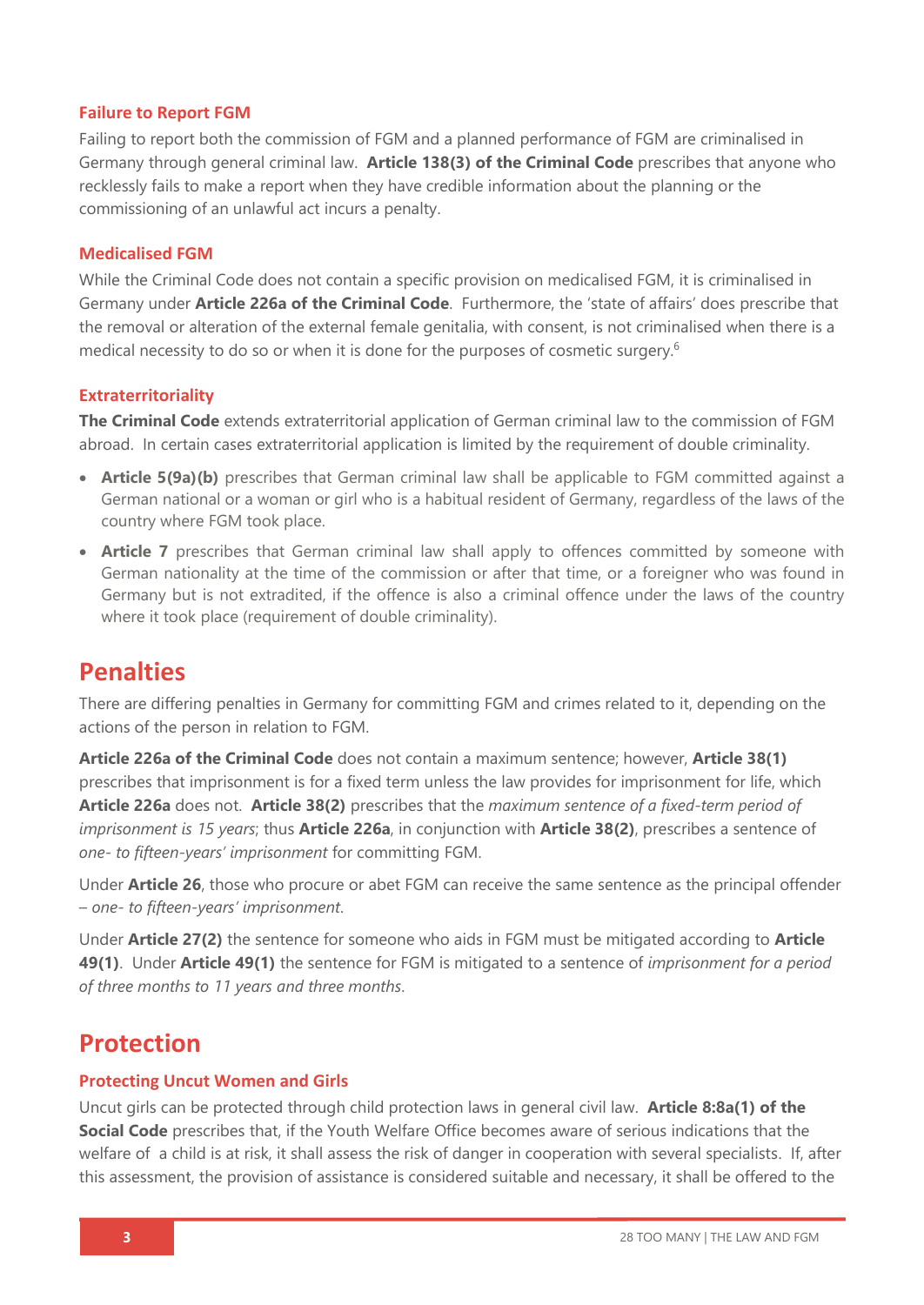parents. If the parents are not willing or able to cooperate in the assessment or if the Youth Welfare office considers the intervention of the family court otherwise necessary, it shall bring the matter before the court under **Article 8:8a(2)**. If the risk is urgent and a decision cannot be awaited, the Youth Welfare Office shall take the child into custody.

**Article 8:27(1)** prescribes that parents are entitled to assistance in bringing up a child if the child's welfare cannot be guaranteed and the assistance is deemed suitable and necessary. **Article 8:27(2)** prescribes that the type and scope of assistance shall be determined by the educational needs of the individual case, but may in particular include:

- educational counselling (Article 8:28);
- social group work (Article 8:29);
- educational assistance by care assistants (Article 8:30);
- social-pedagogical family assistance (Article 8:31);
- education in a day group (Article 8:32);
- full-time care (Article 8:33);
- home education and other forms of assisted living (Article 8:34); and
- intensive, individual socio-educational support (Article 8:35).

Parents can also be ordered to make use of these services by a court under **Articles 1666(3)(1) and 1666(3)(2) of the Civil Code**.

Under **Article 8:42(1) of the Social Code**, the Youth Welfare Office is entitled and obligated to take a child into its care if an urgent danger to the welfare of the child requires taking them into care and a family court decision cannot be obtained in time. Under **Article 1666(3)(6) of the Civil Code**, parental custody can be partially or completely withdrawn.

There are no specific or general laws protecting uncut women, aside from general criminal law.

#### **Government Obligations**

There are no laws containing obligations for the Federal Government in relation to FGM. There have been national action plans mentioning FGM; however, these are not recent. The most recent one was the **Second Action Plan of the Federal Government to Combat Violence Against Women** of 2007. This plan did not contain any explicit obligations for the Federal Government or the Government of the Federates States<sup>7</sup>

#### **National Coordinating Committee**

Although it is not a coordinating committee, nor is it codified or obligatory by law, the Working Group on eliminating female genital mutilation was set up by the Federal Government in 2009 following a decision by Federal Parliament. The members of the Working Group are representatives of the Ministry of Justice and Consumer Protection; the Ministry for Family Affairs, Senior Citizens, Women and Youth; the Federal Ministry of Health; and the Ministry for Economic Co-operation and Development, as well as staff from the Federal Government Commissioner for Migration, Refugees and Integration; the Federated States; the German Medical Association; and a delegation of NGOs.

The task of the Working Group is to develop strategies to implement measures set out in the EU Commission's communication on combating FGM, such as: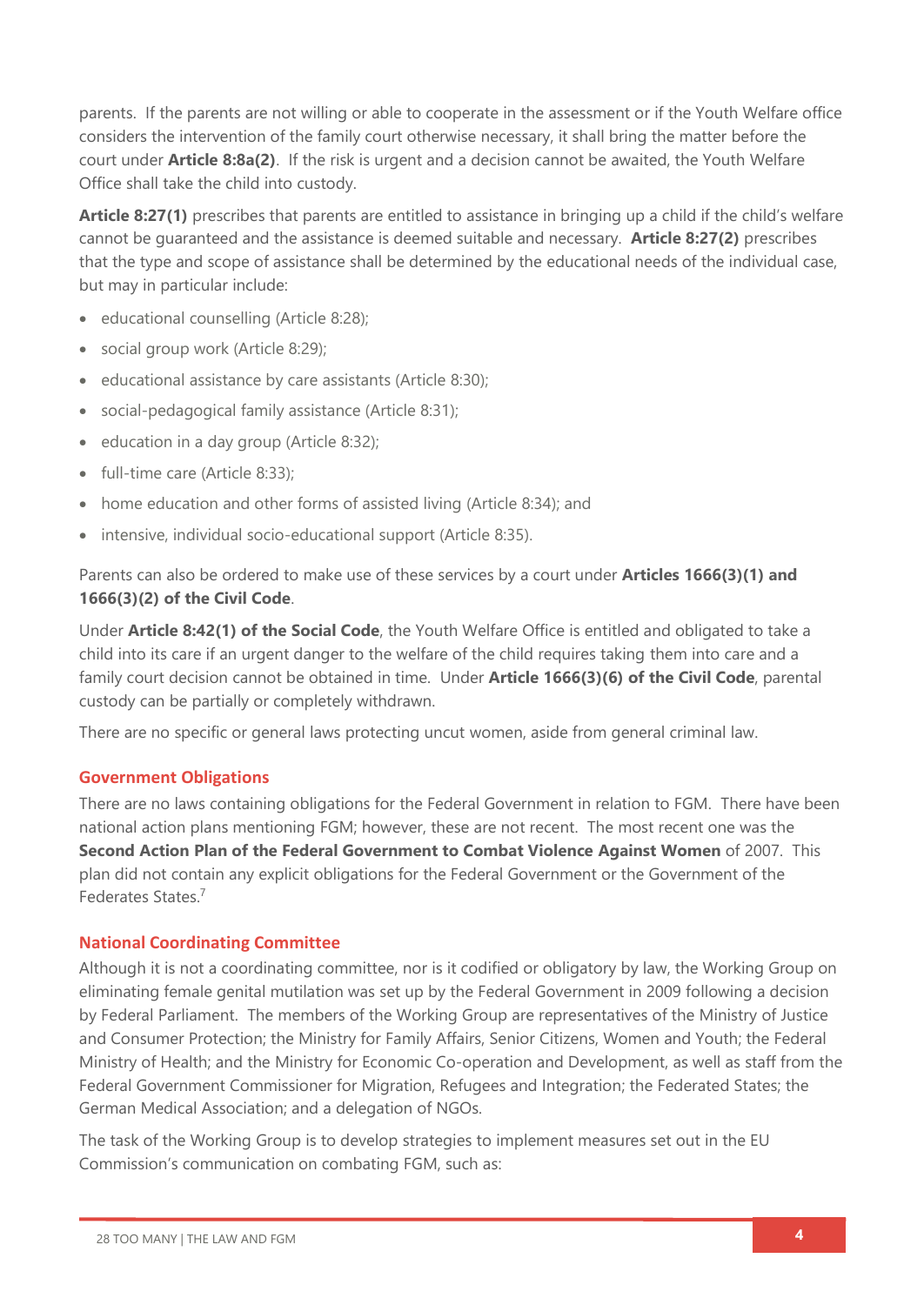- gaining a better understanding of the aspects of the FGM problem in the EU as a whole;
- promoting long-term social change, so as to prevent this mutilation; and
- supporting Member States in effectively prosecuting FGM and providing protection for women at risk on EU territory.

In 2015, the Working Group focussed primarily on collecting reliable statistical data and conducting a meta-analysis of the support landscape for women and girls affected by or at risk of FGM.<sup>8</sup>

# **Implementation of The Law**

#### **Court Cases**

There are no German court cases in relation to FGM known to 28 Too Many.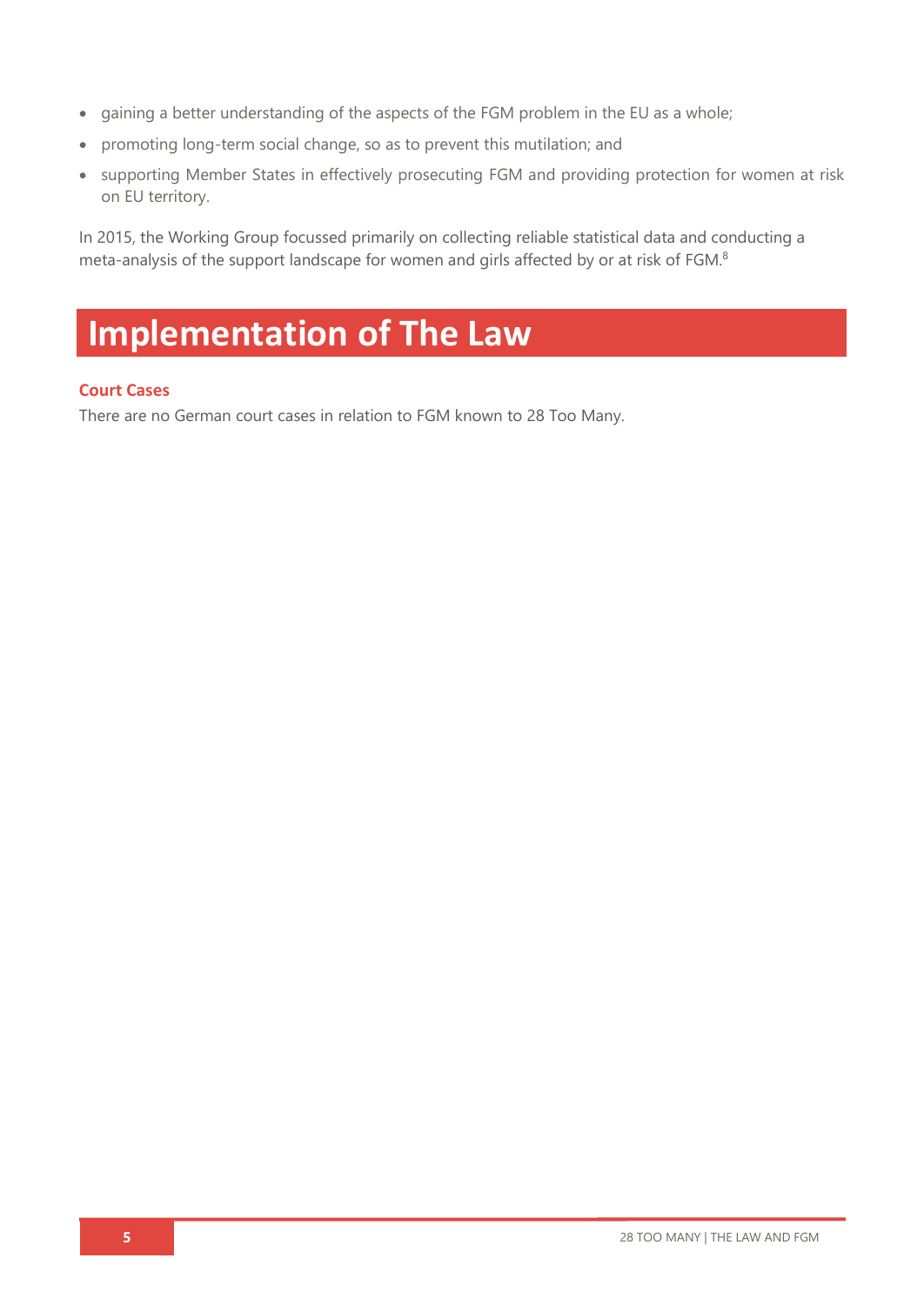# **Conclusions and Recommendations**

### **Conclusions**

FGM is criminalised in Germany through a specific provision in general criminal law, **Article 226a of the Criminal Code**.

The definition maintained in the law is rather ambiguous, and it is unclear whether it covers all **types of FGM**; however, a relevant government document does maintain the WHO's definition. This government document also specifies that 'lighter forms' of FGM freely and fully consented to by **adult** women are not criminal. **Medicalised FGM** is not specifically addressed, but is likely to be covered by the general criminality of FGM.

**Procuring, aiding and abetting** FGM are criminalised in Germany through general criminal law. The **failure to report** the commission of FGM or a planned performance of FGM are criminalised in Germany under general criminal law.

The Criminal Code extends **extraterritorial applicatio**n of German law to the performance of FGM abroad, regardless of double criminality, if the *victim* has German nationality or is a habitual resident of Germany. If the *perpetrator* has German nationality or is a habitual resident of Germany, double criminality is required.

#### **Recommendations**

We recommend that Germany amend the definition of 'FGM' maintained in the law to fully correspond to the definition given by the WHO.

We recommend that Germany raise the age of consent for 'lighter forms' of FGM and specifically define these acceptable, 'lighter forms' of FGM. 'Lighter forms' of FGM, such as pricking and scraping, may also have grave consequences, and it may be that even young adults (for example, those 18 to 23 years of age) do not have the capacity to fully understand what they are doing to themselves.

We also recommend that Germany remove the requirement of double criminality in cases where FGM has been performed abroad and only the perpetrator has German nationality or is a resident of Germany.

Finally, we recommend that Germany instate a system similar to the British Female Genital Mutilation Protection Orders to guarantee the efficient protection of girls and women at risk of FGM and other harmful traditional practices.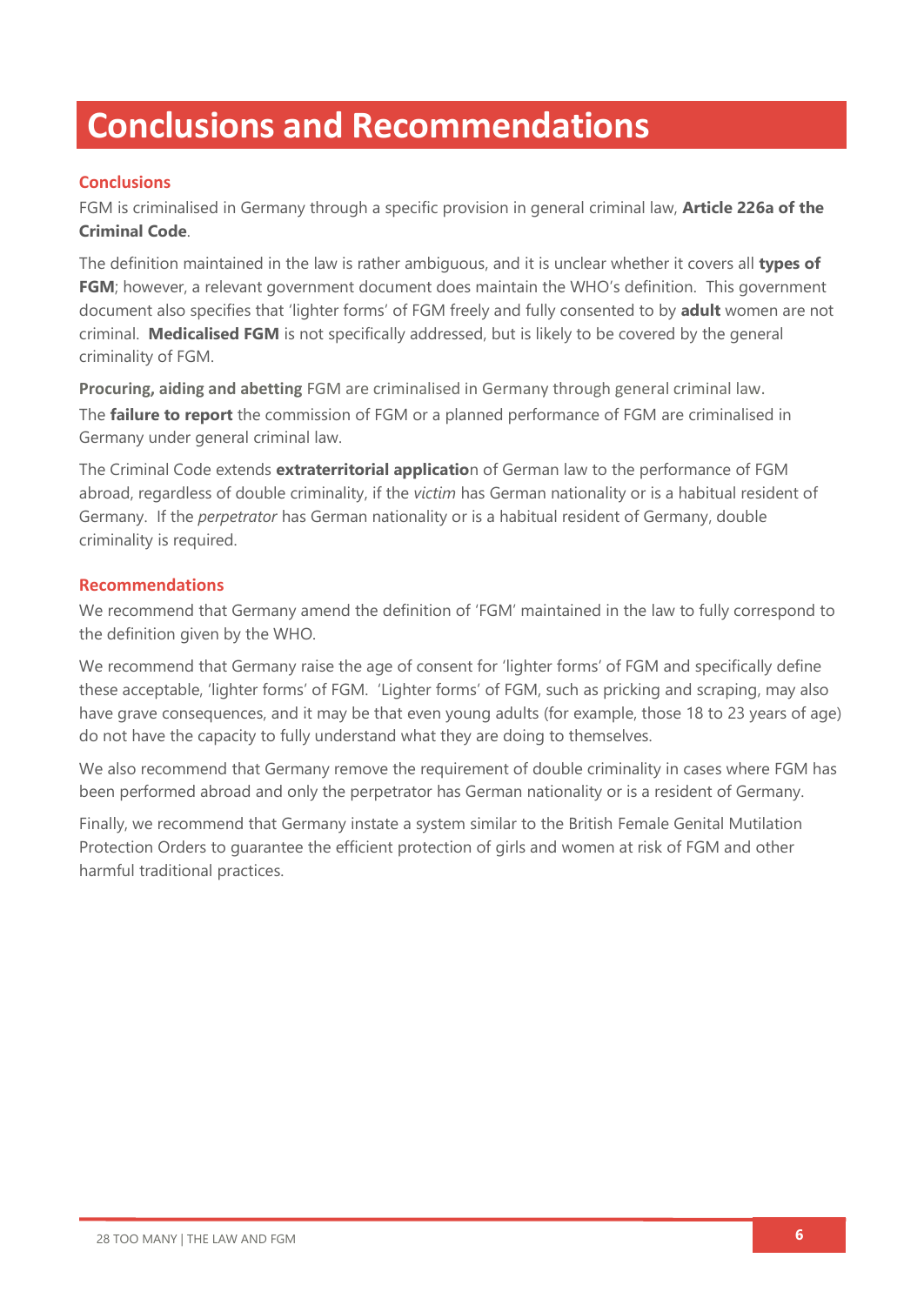# **Appendix I: International and Regional Treaties**

| <b>GERMANY</b>                                                                                                    | <b>Signed</b>        | Ratified/<br><b>Acceded</b> | <b>Reservations on</b><br>reporting? |  |  |
|-------------------------------------------------------------------------------------------------------------------|----------------------|-----------------------------|--------------------------------------|--|--|
| <b>International</b>                                                                                              |                      |                             |                                      |  |  |
| <b>International Covenant on Civil &amp; Political Rights</b><br>$(1966)$ ( <i>ICCPR</i> ) <sup>9</sup>           | $\checkmark$<br>1968 | $\checkmark$<br>1973        | <b>No</b>                            |  |  |
| <b>International Covenant on Economic, Social &amp;</b><br>Cultural Rights (1966) (ICESCR) <sup>10</sup>          | $\checkmark$<br>1968 | $\checkmark$<br>1973        | <b>No</b>                            |  |  |
| <b>Convention on the Elimination of All forms of</b><br>Discrimination Against Women (1979) (CEDAW) <sup>11</sup> | $\checkmark$<br>1980 | $\checkmark$<br>1985        | <b>No</b>                            |  |  |
| Convention on the Rights of the Child (1989) (CRC) <sup>12</sup>                                                  | $\checkmark$<br>1990 | $\checkmark$<br>1992        | No.                                  |  |  |
| <b>Regional</b>                                                                                                   |                      |                             |                                      |  |  |
| <b>Istanbul Convention</b> <sup>13</sup>                                                                          | $\checkmark$<br>2011 | $\checkmark$<br>2017        | <b>No</b>                            |  |  |
| <b>European Convention on Human Rights<sup>14</sup></b>                                                           | $\checkmark$<br>1950 | $\checkmark$<br>1952        | <b>No</b>                            |  |  |

**'Signed'**: a treaty is signed by countries following negotiation and agreement of its contents.

**'Ratified'**: once signed, most treaties and conventions must be ratified (i.e. approved through the standard national legislative procedure) to be legally effective in that country.

**'Acceded'**: when a country ratifies a treaty that has already been negotiated by other states.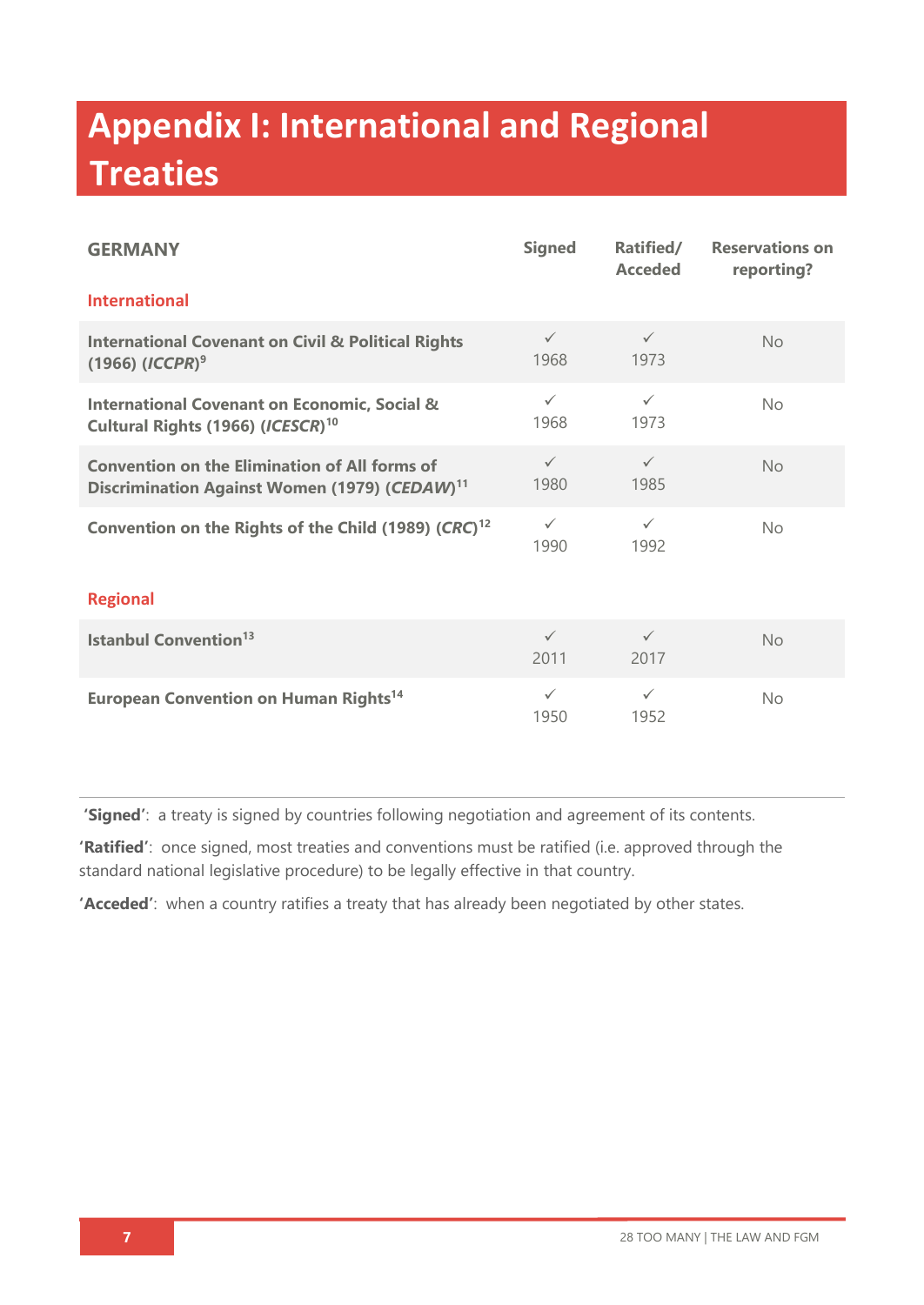# **Appendix II: National Laws**

## **Criminal Code**

### **Art. 5**

Das deutsche Strafrecht gilt, unabhängig vom Recht des Tatorts, für folgende Taten, die im Ausland begangen werden:

[. . .]

(9a) Straftaten gegen die körperliche Unversehrtheit

b) in den Fällen des § 226a, wenn der Täter zur Zeit der Tat Deutscher ist oder wenn die Tat sich gegen eine Person richtet, die zur Zeit der Tat ihren Wohnsitz oder gewöhnlichen Aufenthalt im Inland hat;

[. . .]

### **Art. 7**

- (1) Das deutsche Strafrecht gilt für Taten, die im Ausland gegen einen Deutschen begangen werden, wenn die Tat am Tatort mit Strafe bedroht ist oder der Tatort keiner Strafgewalt unterliegt.
- (2) Für andere Taten, die im Ausland begangen werden, gilt das deutsche Strafrecht, wenn die Tat am Tatort mit Strafe bedroht ist oder der Tatort keiner Strafgewalt unterliegt und wenn der Täter
	- 1. zur Zeit der Tat Deutscher war oder es nach der Tat geworden ist oder
	- 2. zur Zeit der Tat Ausländer war, im Inland betroffen und, obwohl das Auslieferungsgesetz seine Auslieferung nach der Art der Tat zuließe, nicht ausgeliefert wird, weil ein Auslieferungsersuchen innerhalb angemessener Frist nicht gestellt oder abgelehnt wird oder die Auslieferung nicht ausführbar ist.

#### **Art. 22**

Eine Straftat versucht, wer nach seiner Vorstellung von der Tat zur Verwirklichung des Tatbestandes unmittelbar ansetzt.

#### **Art. 26**

Als Anstifter wird gleich einem Täter bestraft, wer vorsätzlich einen anderen zu dessen vorsätzlich begangener rechtswidriger Tat bestimmt hat.

#### **Art. 27**

- (1) Als Gehilfe wird bestraft, wer vorsätzlich einem anderen zu dessen vorsätzlich begangener rechtswidriger Tat Hilfe geleistet hat.
- (2) Die Strafe für den Gehilfen richtet sich nach der Strafdrohung für den Täter. Sie ist nach § 49 Abs. 1 zu mildern.

#### **Art. 38**

- (1) Die Freiheitsstrafe ist zeitig, wenn das Gesetz nicht lebenslange Freiheitsstrafe androht.
- (2) Das Höchstmaß der zeitigen Freiheitsstrafe ist fünfzehn Jahre, ihr Mindestmaß ein Monat.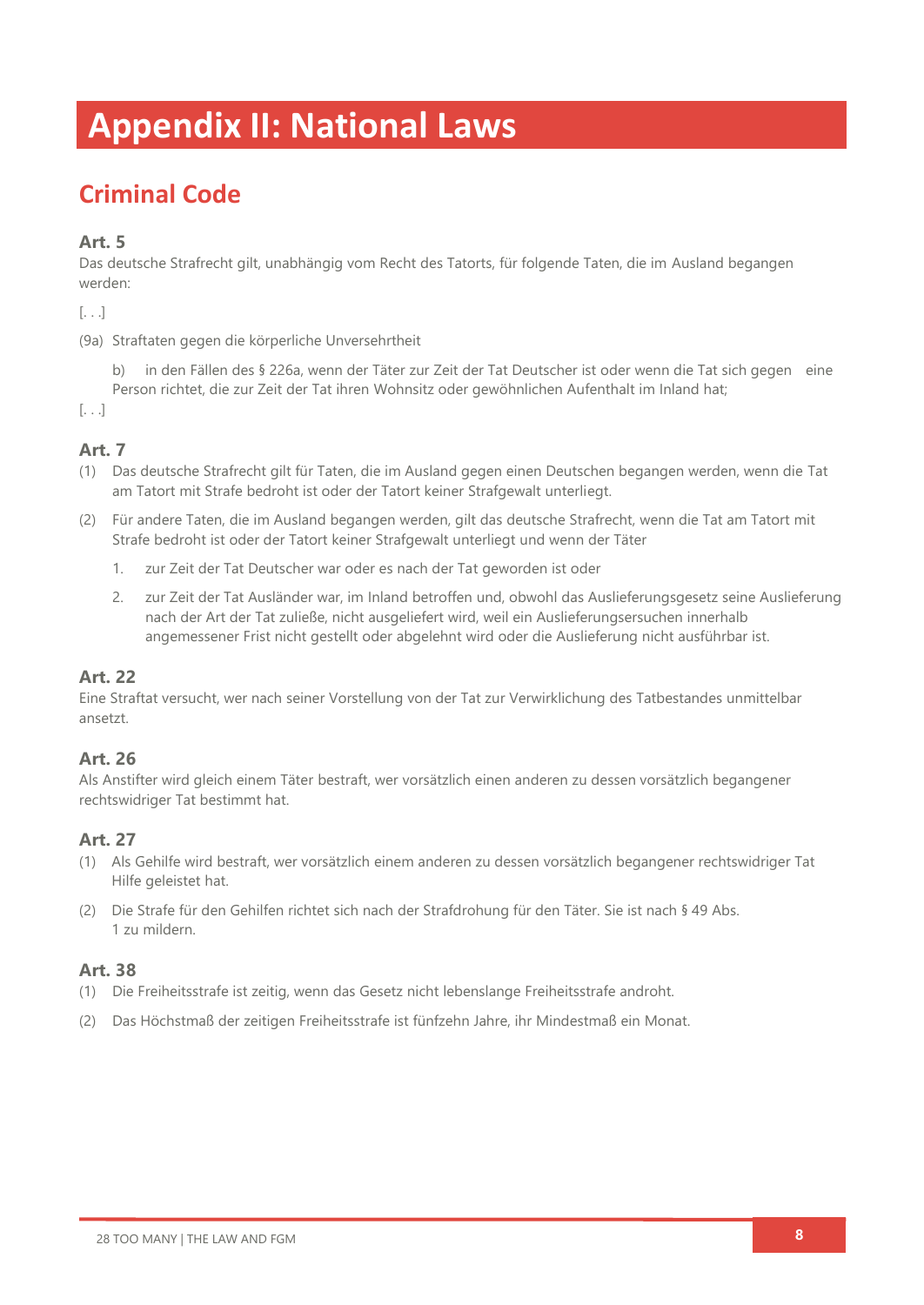#### **Art. 49**

- (1) Ist eine Milderung nach dieser Vorschrift vorgeschrieben oder zugelassen, so gilt für die Milderung folgendes:
	- 1. An die Stelle von lebenslanger Freiheitsstrafe tritt Freiheitsstrafe nicht unter drei Jahren.
	- 2. Bei zeitiger Freiheitsstrafe darf höchstens auf drei Viertel des angedrohten Höchstmaßes erkannt werden. Bei Geldstrafe gilt dasselbe für die Höchstzahl der Tagessätze.
	- 3. Das erhöhte Mindestmaß einer Freiheitsstrafe ermäßigt sich

im Falle eines Mindestmaßes von zehn oder fünf Jahren auf zwei Jahre,

im Falle eines Mindestmaßes von drei oder zwei Jahren auf sechs Monate,

im Falle eines Mindestmaßes von einem Jahr auf drei Monate,

im übrigen auf das gesetzliche Mindestmaß.

(2) Darf das Gericht nach einem Gesetz, das auf diese Vorschrift verweist, die Strafe nach seinem Ermessen mildern, so kann es bis zum gesetzlichen Mindestmaß der angedrohten Strafe herabgehen oder statt auf Freiheitsstrafe auf Geldstrafe erkennen.

#### **Art. 138**

 $\left[ \ldots \right]$ 

(3) Wer die Anzeige leichtfertig unterläßt, obwohl er von dem Vorhaben oder der Ausführung der rechtswidrigen Tat glaubhaft erfahren hat, wird mit Freiheitsstrafe bis zu einem Jahr oder mit Geldstrafe bestraft.

#### **Art. 226a**

- (1) Wer die äußeren Genitalien einer weiblichen Person verstümmelt, wird mit Freiheitsstrafe nicht unter einem Jahr bestraft.
- (2) In minder schweren Fällen ist auf Freiheitsstrafe von sechs Monaten bis zu fünf Jahren zu erkennen.

#### **Art. 228**

Wer eine Körperverletzung mit Einwilligung der verletzten Person vornimmt, handelt nur dann rechtswidrig, wenn die Tat trotz der Einwilligung gegen die guten Sitten verstößt.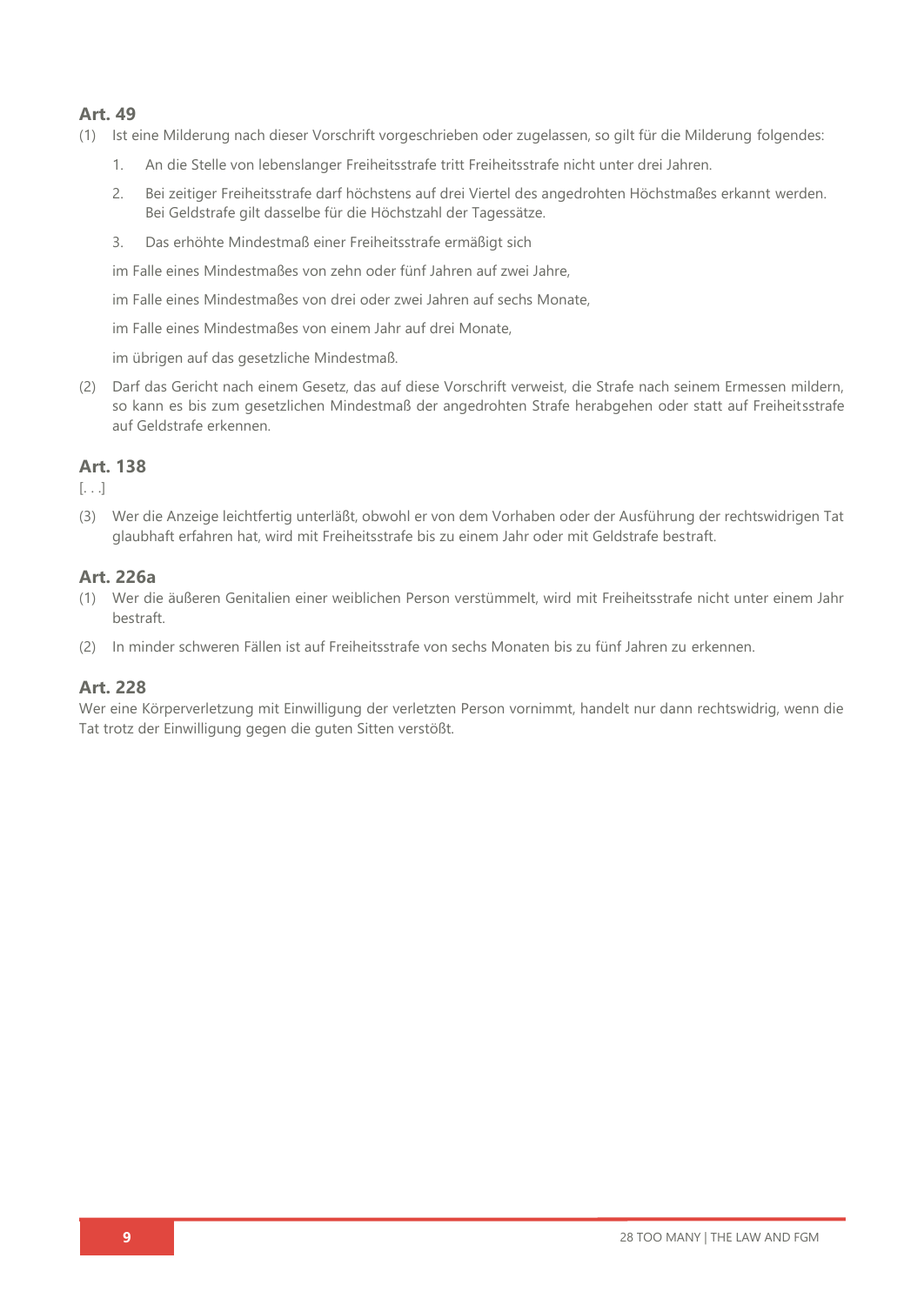## **Social Code – Chapter VIII**

#### **Art. 8a**

- (1) Werden dem Jugendamt gewichtige Anhaltspunkte für die Gefährdung des Wohls eines Kindes oder Jugendlichen bekannt, so hat es das Gefährdungsrisiko im Zusammenwirken mehrerer Fachkräfte einzuschätzen. Soweit der wirksame Schutz dieses Kindes oder dieses Jugendlichen nicht in Frage gestellt wird, hat das Jugendamt die Erziehungsberechtigten sowie das Kind oder den Jugendlichen in die Gefährdungseinschätzung einzubeziehen und, sofern dies nach fachlicher Einschätzung erforderlich ist,
	- 1. sich dabei einen unmittelbaren Eindruck von dem Kind und von seiner persönlichen Umgebung zu verschaffen sowie
	- 2. Personen, die gemäß § 4 Absatz 3 des Gesetzes zur Kooperation und Information im Kinderschutz dem Jugendamt Daten übermittelt haben, in geeigneter Weise an der Gefährdungseinschätzung zu beteiligen.

Hält das Jugendamt zur Abwendung der Gefährdung die Gewährung von Hilfen für geeignet und notwendig, so hat es diese den Erziehungsberechtigten anzubieten.

- (2) Hält das Jugendamt das Tätigwerden des Familiengerichts für erforderlich, so hat es das Gericht anzurufen; dies gilt auch, wenn die Erziehungsberechtigten nicht bereit oder in der Lage sind, bei der Abschätzung des Gefährdungsrisikos mitzuwirken. Besteht eine dringende Gefahr und kann die Entscheidung des Gerichts nicht abgewartet werden, so ist das Jugendamt verpflichtet, das Kind oder den Jugendlichen in Obhut zu nehmen.
- (3) Soweit zur Abwendung der Gefährdung das Tätigwerden anderer Leistungsträger, der Einrichtungen der Gesundheitshilfe oder der Polizei notwendig ist, hat das Jugendamt auf die Inanspruchnahme durch die Erziehungsberechtigten hinzuwirken. Ist ein sofortiges Tätigwerden erforderlich und wirken die Personensorgeberechtigten oder die Erziehungsberechtigten nicht mit, so schaltet das Jugendamt die anderen zur Abwendung der Gefährdung zuständigen Stellen selbst ein.
- (4) In Vereinbarungen mit den Trägern von Einrichtungen und Diensten, die Leistungen nach diesem Buch erbringen, ist sicherzustellen, dass
	- 1. deren Fachkräfte bei Bekanntwerden gewichtiger Anhaltspunkte für die Gefährdung eines von ihnen betreuten Kindes oder Jugendlichen eine Gefährdungseinschätzung vornehmen,
	- 2. bei der Gefährdungseinschätzung eine insoweit erfahrene Fachkraft beratend hinzugezogen wird sowie
	- 3. die Erziehungsberechtigten sowie das Kind oder der Jugendliche in die Gefährdungseinschätzung einbezogen werden, soweit hierdurch der wirksame Schutz des Kindes oder Jugendlichen nicht in Frage gestellt wird.

In den Vereinbarungen sind die Kriterien für die Qualifikation der beratend hinzuzuziehenden insoweit erfahrenen Fachkraft zu regeln, die insbesondere auch den spezifischen Schutzbedürfnissen von Kindern und Jugendlichen mit Behinderungen Rechnung tragen. Daneben ist in die Vereinbarungen insbesondere die Verpflichtung aufzunehmen, dass die Fachkräfte der Träger bei den Erziehungsberechtigten auf die Inanspruchnahme von Hilfen hinwirken, wenn sie diese für erforderlich halten, und das Jugendamt informieren, falls die Gefährdung nicht anders abgewendet werden kann.

- (5) In Vereinbarungen mit Kindertagespflegepersonen, die Leistungen nach diesem Buch erbringen, ist sicherzustellen, dass diese bei Bekanntwerden gewichtiger Anhaltspunkte für die Gefährdung eines von ihnen betreuten Kindes eine Gefährdungseinschätzung vornehmen und dabei eine insoweit erfahrene Fachkraft beratend hinzuziehen. Die Erziehungsberechtigten sowie das Kind sind in die Gefährdungseinschätzung einzubeziehen, soweit hierdurch der wirksame Schutz des Kindes nicht in Frage gestellt wird. Absatz 4 Satz 2 und 3 gilt entsprechend.
- (6) Werden einem örtlichen Träger gewichtige Anhaltspunkte für die Gefährdung des Wohls eines Kindes oder eines Jugendlichen bekannt, so sind dem für die Gewährung von Leistungen zuständigen örtlichen Träger die Daten mitzuteilen, deren Kenntnis zur Wahrnehmung des Schutzauftrags bei Kindeswohlgefährdung nach § 8a erforderlich ist. Die Mitteilung soll im Rahmen eines Gespräches zwischen den Fachkräften der beiden örtlichen Träger erfolgen, an dem die Personensorgeberechtigten sowie das Kind oder der Jugendliche beteiligt werden sollen, soweit hierdurch der wirksame Schutz des Kindes oder des Jugendlichen nicht in Frage gestellt wird.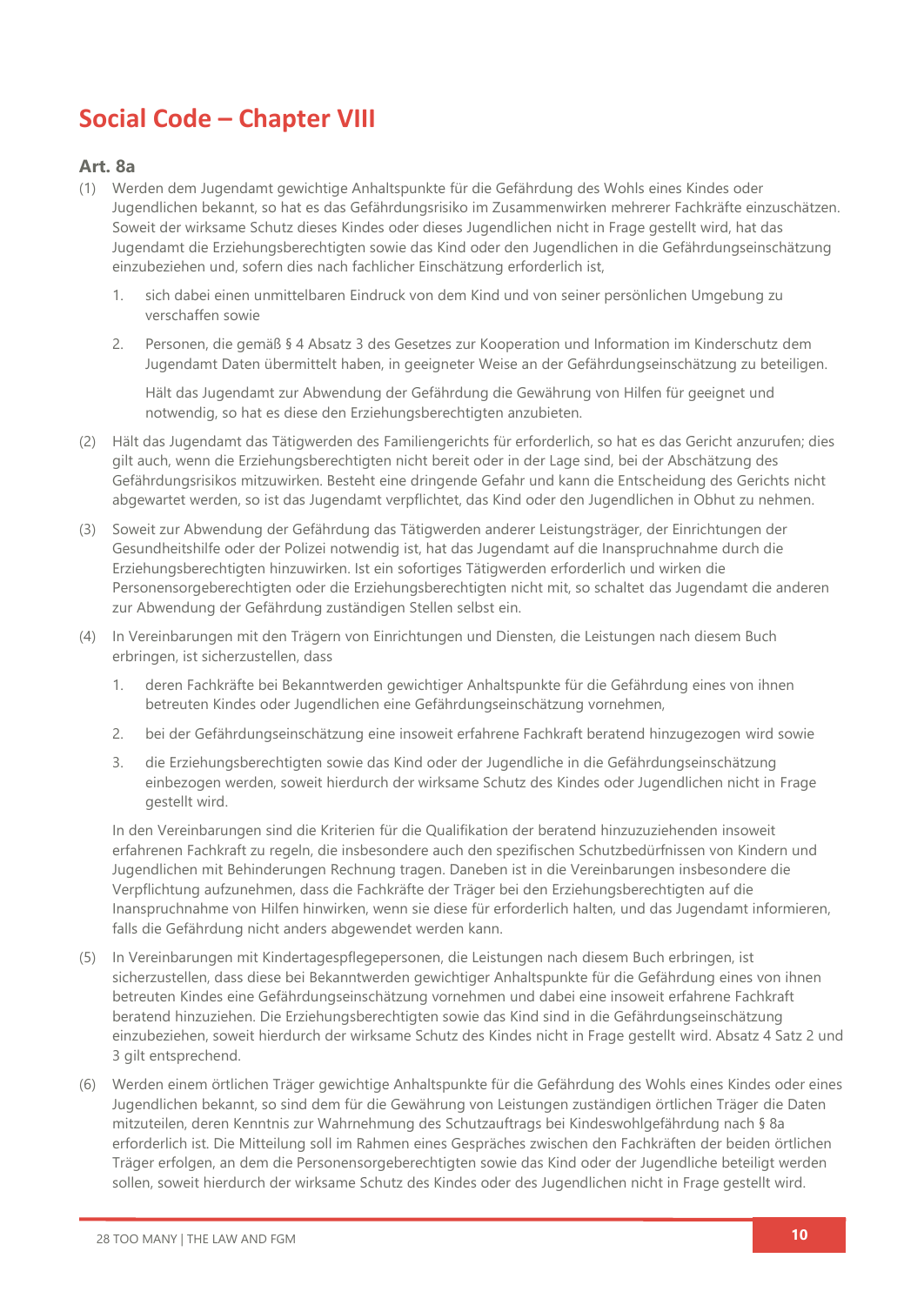#### **Art. 27**

- (1) Ein Personensorgeberechtigter hat bei der Erziehung eines Kindes oder eines Jugendlichen Anspruch auf Hilfe (Hilfe zur Erziehung), wenn eine dem Wohl des Kindes oder des Jugendlichen entsprechende Erziehung nicht gewährleistet ist und die Hilfe für seine Entwicklung geeignet und notwendig ist.
- (2) Hilfe zur Erziehung wird insbesondere nach Maßgabe der §§ 28 bis 35 gewährt. Art und Umfang der Hilfe richten sich nach dem erzieherischen Bedarf im Einzelfall; dabei soll das engere soziale Umfeld des Kindes oder des Jugendlichen einbezogen werden. Unterschiedliche Hilfearten können miteinander kombiniert werden, sofern dies dem erzieherischen Bedarf des Kindes oder Jugendlichen im Einzelfall entspricht.
- (2a) Ist eine Erziehung des Kindes oder Jugendlichen außerhalb des Elternhauses erforderlich, so entfällt der Anspruch auf Hilfe zur Erziehung nicht dadurch, dass eine andere unterhaltspflichtige Person bereit ist, diese Aufgabe zu übernehmen; die Gewährung von Hilfe zur Erziehung setzt in diesem Fall voraus, dass diese Person bereit und geeignet ist, den Hilfebedarf in Zusammenarbeit mit dem Träger der öffentlichen Jugendhilfe nach Maßgabe der §§ 36 und 37 zu decken.
- (3) Hilfe zur Erziehung umfasst insbesondere die Gewährung pädagogischer und damit verbundener therapeutischer Leistungen. Bei Bedarf soll sie Ausbildungs- und Beschäftigungsmaßnahmen im Sinne des § 13 Absatz 2 einschließen und kann mit anderen Leistungen nach diesem Buch kombiniert werden. Die in der Schule oder Hochschule wegen des erzieherischen Bedarfs erforderliche Anleitung und Begleitung können als Gruppenangebote an Kinder oder Jugendliche gemeinsam erbracht werden, soweit dies dem Bedarf des Kindes oder Jugendlichen im Einzelfall entspricht.
- (4) Wird ein Kind oder eine Jugendliche während ihres Aufenthalts in einer Einrichtung oder einer Pflegefamilie selbst Mutter eines Kindes, so umfasst die Hilfe zur Erziehung auch die Unterstützung bei der Pflege und Erziehung dieses Kindes.

#### **Art. 42**

- (1) Das Jugendamt ist berechtigt und verpflichtet, ein Kind oder einen Jugendlichen in seine Obhut zu nehmen, wenn
	- 1. das Kind oder der Jugendliche um Obhut bittet oder
	- 2. eine dringende Gefahr für das Wohl des Kindes oder des Jugendlichen die Inobhutnahme erfordert und
		- a) die Personensorgeberechtigten nicht widersprechen oder
		- b) eine familiengerichtliche Entscheidung nicht rechtzeitig eingeholt werden kann oder
	- 3. ein ausländisches Kind oder ein ausländischer Jugendlicher unbegleitet nach Deutschland kommt und sich weder Personensorge- noch Erziehungsberechtigte im Inland aufhalten.

Die Inobhutnahme umfasst die Befugnis, ein Kind oder einen Jugendlichen bei einer geeigneten Person, in einer geeigneten Einrichtung oder in einer sonstigen Wohnform vorläufig unterzubringen; im Fall von Satz 1 Nummer 2 auch ein Kind oder einen Jugendlichen von einer anderen Person wegzunehmen.

(2) Das Jugendamt hat während der Inobhutnahme unverzüglich das Kind oder den Jugendlichen umfassend und in einer verständlichen, nachvollziehbaren und wahrnehmbaren Form über diese Maßnahme aufzuklären, die Situation, die zur Inobhutnahme geführt hat, zusammen mit dem Kind oder dem Jugendlichen zu klären und Möglichkeiten der Hilfe und Unterstützung aufzuzeigen. Dem Kind oder dem Jugendlichen ist unverzüglich Gelegenheit zu geben, eine Person seines Vertrauens zu benachrichtigen. Das Jugendamt hat während der Inobhutnahme für das Wohl des Kindes oder des Jugendlichen zu sorgen und dabei den notwendigen Unterhalt und die Krankenhilfe sicherzustellen; § 39 Absatz 4 Satz 2 gilt entsprechend. Das Jugendamt ist während der Inobhutnahme berechtigt, alle Rechtshandlungen vorzunehmen, die zum Wohl des Kindes oder Jugendlichen notwendig sind; der mutmaßliche Wille der Personensorge- oder der Erziehungsberechtigten ist dabei angemessen zu berücksichtigen. Im Fall des Absatzes 1 Satz 1 Nummer 3 gehört zu den Rechtshandlungen nach Satz 4, zu denen das Jugendamt verpflichtet ist, insbesondere die unverzügliche Stellung eines Asylantrags für das Kind oder den Jugendlichen in Fällen, in denen Tatsachen die Annahme rechtfertigen, dass das Kind oder der Jugendliche internationalen Schutz im Sinne des § 1 Absatz 1 Nummer 2 des Asylgesetzes benötigt; dabei ist das Kind oder der Jugendliche zu beteiligen.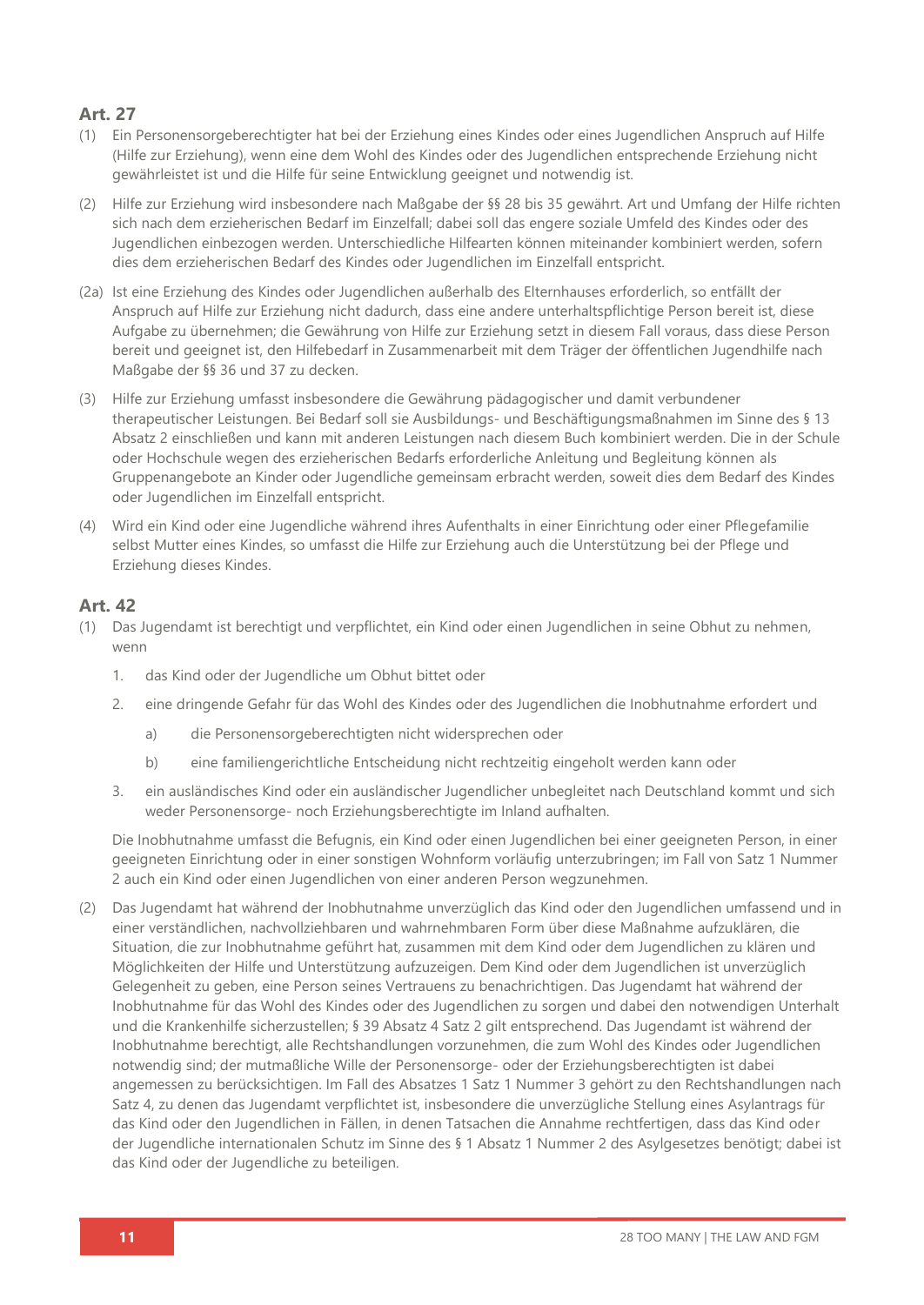- (3) Das Jugendamt hat im Fall des Absatzes 1 Satz 1 Nummer 1 und 2 die Personensorge- oder Erziehungsberechtigten unverzüglich von der Inobhutnahme zu unterrichten, sie in einer verständlichen, nachvollziehbaren und wahrnehmbaren Form umfassend über diese Maßnahme aufzuklären und mit ihnen das Gefährdungsrisiko abzuschätzen. Widersprechen die Personensorge- oder Erziehungsberechtigten der Inobhutnahme, so hat das Jugendamt unverzüglich
	- 1. das Kind oder den Jugendlichen den Personensorge- oder Erziehungsberechtigten zu übergeben, sofern nach der Einschätzung des Jugendamts eine Gefährdung des Kindeswohls nicht besteht oder die Personensorge- oder Erziehungsberechtigten bereit und in der Lage sind, die Gefährdung abzuwenden oder
	- 2. eine Entscheidung des Familiengerichts über die erforderlichen Maßnahmen zum Wohl des Kindes oder des Jugendlichen herbeizuführen.

Sind die Personensorge- oder Erziehungsberechtigten nicht erreichbar, so gilt Satz 2 Nummer 2 entsprechend. Im Fall des Absatzes 1 Satz 1 Nummer 3 ist unverzüglich die Bestellung eines Vormunds oder Pflegers zu veranlassen. Widersprechen die Personensorgeberechtigten der Inobhutnahme nicht, so ist unverzüglich ein Hilfeplanverfahren zur Gewährung einer Hilfe einzuleiten.

- (4) Die Inobhutnahme endet mit
	- 1. der Übergabe des Kindes oder Jugendlichen an die Personensorge- oder Erziehungsberechtigten,
	- 2. der Entscheidung über die Gewährung von Hilfen nach dem Sozialgesetzbuch.
- (5) Freiheitsentziehende Maßnahmen im Rahmen der Inobhutnahme sind nur zulässig, wenn und soweit sie erforderlich sind, um eine Gefahr für Leib oder Leben des Kindes oder des Jugendlichen oder eine Gefahr für Leib oder Leben Dritter abzuwenden. Die Freiheitsentziehung ist ohne gerichtliche Entscheidung spätestens mit Ablauf des Tages nach ihrem Beginn zu beenden.
- (6) Ist bei der Inobhutnahme die Anwendung unmittelbaren Zwangs erforderlich, so sind die dazu befugten Stellen hinzuzuziehen.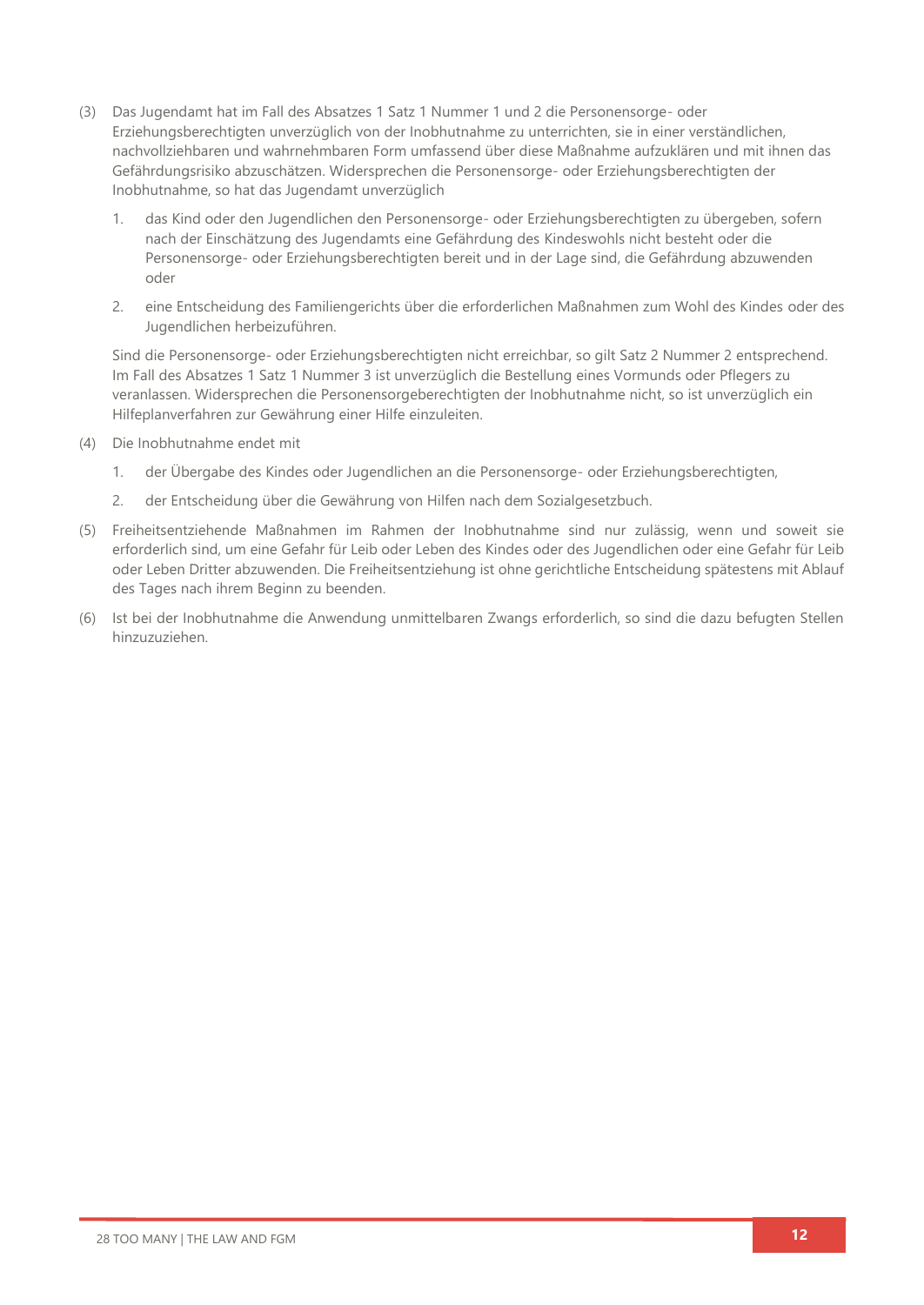## **Civil Code**

#### **Art. 1666**

- (1) Wird das körperliche, geistige oder seelische Wohl des Kindes oder sein Vermögen gefährdet und sind die Eltern nicht gewillt oder nicht in der Lage, die Gefahr abzuwenden, so hat das Familiengericht die Maßnahmen zu treffen, die zur Abwendung der Gefahr erforderlich sind.
- (2) In der Regel ist anzunehmen, dass das Vermögen des Kindes gefährdet ist, wenn der Inhaber der Vermögenssorge seine Unterhaltspflicht gegenüber dem Kind oder seine mit der Vermögenssorge verbundenen Pflichten verletzt oder Anordnungen des Gerichts, die sich auf die Vermögenssorge beziehen, nicht befolgt.
- (3) Zu den gerichtlichen Maßnahmen nach Absatz 1 gehören insbesondere
	- 1. Gebote, öffentliche Hilfen wie zum Beispiel Leistungen der Kinder- und Jugendhilfe und der Gesundheitsfürsorge in Anspruch zu nehmen,
	- 2. Gebote, für die Einhaltung der Schulpflicht zu sorgen,
	- 3. Verbote, vorübergehend oder auf unbestimmte Zeit die Familienwohnung oder eine andere Wohnung zu nutzen, sich in einem bestimmten Umkreis der Wohnung aufzuhalten oder zu bestimmende andere Orte aufzusuchen, an denen sich das Kind regelmäßig aufhält,
	- 4. Verbote, Verbindung zum Kind aufzunehmen oder ein Zusammentreffen mit dem Kind herbeizuführen,
	- 5. die Ersetzung von Erklärungen des Inhabers der elterlichen Sorge,
	- 6. die teilweise oder vollständige Entziehung der elterlichen Sorge.
- (4) In Angelegenheiten der Personensorge kann das Gericht auch Maßnahmen mit Wirkung gegen einen Dritten treffen.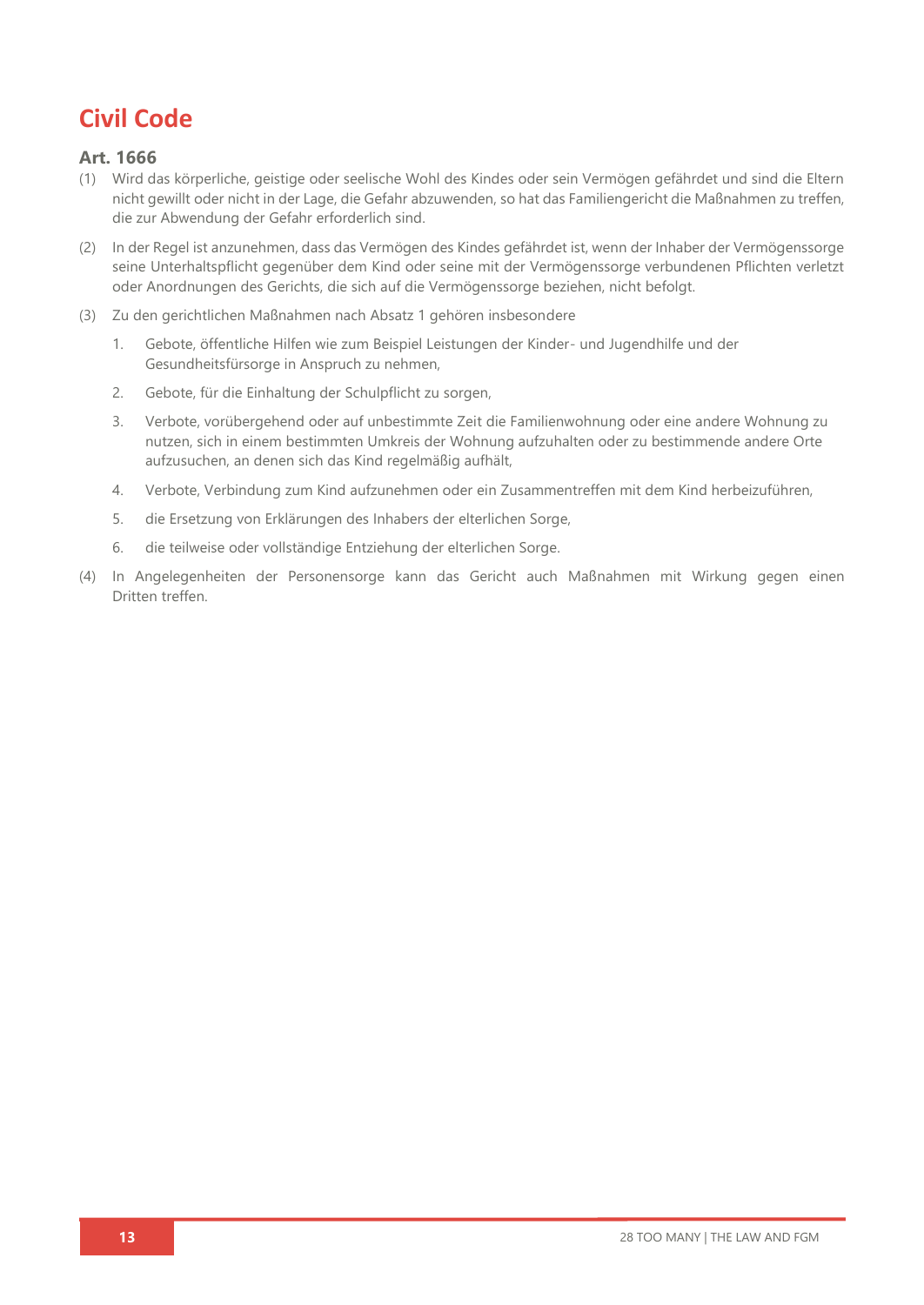- 1 DESTATIS (2021) *Statistisches Bundesamt, Bevölkerung nach Nationalität und Geschlecht 2020.* Available at [https://www.destatis.de/DE/Themen/Gesellschaft-Umwelt/Bevoelkerung/Bevoelkerungsstand/](https://www.destatis.de/DE/Themen/Gesellschaft-Umwelt/Bevoelkerung/Bevoelkerungsstand/Tabellen/zensus-geschlecht-staatsangehoerigkeit-2020.html) [Tabellen/zensus-geschlecht-staatsangehoerigkeit-2020.html](https://www.destatis.de/DE/Themen/Gesellschaft-Umwelt/Bevoelkerung/Bevoelkerungsstand/Tabellen/zensus-geschlecht-staatsangehoerigkeit-2020.html) (accessed 7 July 2021).
- 2 Jann Nestlinger, Patrick Fischer, Sandy Jahn, Dr. Isabelle Ihring and Frauke Czelinski (2017) *Eine empirische Studie zu weiblicher Genitalverstü̈mmelung in Deutschland: Daten – Zusammenhänge – Perspektiven*. Availble at [https://fim-frauenrecht.de/wp-content/uploads/2020/09/FGM\\_Integra\\_Studie.pdf](https://fim-frauenrecht.de/wp-content/uploads/2020/09/FGM_Integra_Studie.pdf) (accessed 7 July 2021).
- 3 Wissenschaftliche Dienste Deutscher Bundestag (2018) *Strafbarkeit der Beschneidung von Mädchen, insbesondere in Fällen mit Auslandsbezug.* WD 7 - 3000 - 075/18. Available at [https://www.bundestag.de/resource/blob/557600/f56055a9a0d7a4dc25096a798d8c8569/wd-7-075-18-pdf](https://www.bundestag.de/resource/blob/557600/f56055a9a0d7a4dc25096a798d8c8569/wd-7-075-18-pdf-data.pdf)[data.pdf](https://www.bundestag.de/resource/blob/557600/f56055a9a0d7a4dc25096a798d8c8569/wd-7-075-18-pdf-data.pdf) (accessed 7 July 2021).
- 4 World Health Organization (2020) *Factsheet: Female Genital Mutilation*. Available at [https://www.who.int/news-room/fact-sheets/detail/female-genital](https://www.who.int/news-room/fact-sheets/detail/female-genital-mutilation#:~:text=Female%20genital%20mutilation%20(FGM)%20involves,benefits%20for%20girls%20and%20women)[mutilation#:~:text=Female%20genital%20mutilation%20\(FGM\)%20involves,benefits%20for%20girls%20and%20](https://www.who.int/news-room/fact-sheets/detail/female-genital-mutilation#:~:text=Female%20genital%20mutilation%20(FGM)%20involves,benefits%20for%20girls%20and%20women) [women](https://www.who.int/news-room/fact-sheets/detail/female-genital-mutilation#:~:text=Female%20genital%20mutilation%20(FGM)%20involves,benefits%20for%20girls%20and%20women) (accessed 7 July 2021).
- 5 Wissenschaftliche Dienste Deutscher Bundestag, *op. cit.*
- 6 *Ibid*.
- 7 Federal Ministry for Family Affairs, Senior Citizens, Women and Youth (2007) *Second Action Plan of the Federal Government to Combat Violence against Women*. Available at [https://www.bmfsfj.de/resource/blob/93226/82b46beb83664de4234c49a05cd89132/aktionsplan-ii-gewalt](https://www.bmfsfj.de/resource/blob/93226/82b46beb83664de4234c49a05cd89132/aktionsplan-ii-gewalt-gegen-frauen-englisch-data.pdf)[gegen-frauen-englisch-data.pdf](https://www.bmfsfj.de/resource/blob/93226/82b46beb83664de4234c49a05cd89132/aktionsplan-ii-gewalt-gegen-frauen-englisch-data.pdf) (accessed 7 July 2021).
- 8 UNHCR Federal Republic of Germany (2014) *Contribution by the FEDERAL REPUBLIC OF GERMANY to the report on good practices and major challenges in preventing and eliminating female genital mutilation, pursuant to the HRC resolution 27/22*. Available at <https://www.ohchr.org/Documents/Issues/Women/WRGS/FGM/Governments/Germany.pdf> (accessed 7 July 2021).
- 9 *International Covenant on Civil and Political Rights* (1966) United Nations Treaty Collection: Status of Treaties*.* Available at [https://treaties.un.org/Pages/ViewDetails.aspx?src=TREATY&mtdsg\\_no=IV-](https://treaties.un.org/Pages/ViewDetails.aspx?src=TREATY&mtdsg_no=IV-4&chapter=4&clang=_en)[4&chapter=4&clang=\\_en](https://treaties.un.org/Pages/ViewDetails.aspx?src=TREATY&mtdsg_no=IV-4&chapter=4&clang=_en) (accessed 7 July 2021).
- 10 *International Covenant on Economic, Social and Cultural Rights* (1966) United Nations Treaty Collection: Status of Treaties. Available at [https://treaties.un.org/Pages/ViewDetails.aspx?src=TREATY&mtdsg\\_no=IV-3&chapter=4](https://treaties.un.org/Pages/ViewDetails.aspx?src=TREATY&mtdsg_no=IV-3&chapter=4) (accessed 7 July 2021).
- 11 *Convention on the Elimination of All Forms of Discrimination Against Women (1979) United Nations Treaty* Collection: Status of Treaties. Available at [https://treaties.un.org/Pages/](https://treaties.un.org/Pages/%0bViewDetails.aspx?src=IND&mtdsg_no=IV-8&chapter=4&clang=_en#9) [ViewDetails.aspx?src=IND&mtdsg\\_no=IV-8&chapter=4&clang=\\_en#9](https://treaties.un.org/Pages/%0bViewDetails.aspx?src=IND&mtdsg_no=IV-8&chapter=4&clang=_en#9) (accessed 7 July 2021).
- 12 *Convention on the Rights of the Child* (1989) United Nation Treaty Collection: Status of Treaties. Available at [https://treaties.un.org/pages/ViewDetails.aspx?src=TREATY&mtdsg\\_no=IV-11&chapter=4&clang=\\_en](https://treaties.un.org/pages/ViewDetails.aspx?src=TREATY&mtdsg_no=IV-11&chapter=4&clang=_en) (accessed 7 July 2021).
- 13 Council of Europe (2021) *Chart of signatures and ratifications of Treaty 210, Convention on preventing and combating violence against women and domestic violence*. Available at [https://www.coe.int/en/web/conventions/full-list/-/conventions/treaty/197/](https://www.coe.int/en/web/conventions/full-list/-/conventions/treaty/197/?module=signatures-by-treaty&treatynum=210) [?module=signatures-by-treaty&treatynum=210](https://www.coe.int/en/web/conventions/full-list/-/conventions/treaty/197/?module=signatures-by-treaty&treatynum=210) (accessed 7 July 2021).
	- Council of Europe (2021) *Reservations and Declarations for Treaty 210, Convention on preventing and combating violence against women and domestic violence*. Available at [https://www.coe.int/en/web/conventions/full-list/-](https://www.coe.int/en/web/conventions/full-list/-/conventions/treaty/197/?module=declarations-by-treaty&numSte=210&codeNature=0) [/conventions/treaty/197/?module=declarations-by-treaty&numSte=210&codeNature=0](https://www.coe.int/en/web/conventions/full-list/-/conventions/treaty/197/?module=declarations-by-treaty&numSte=210&codeNature=0) (accessed 7 July 2021).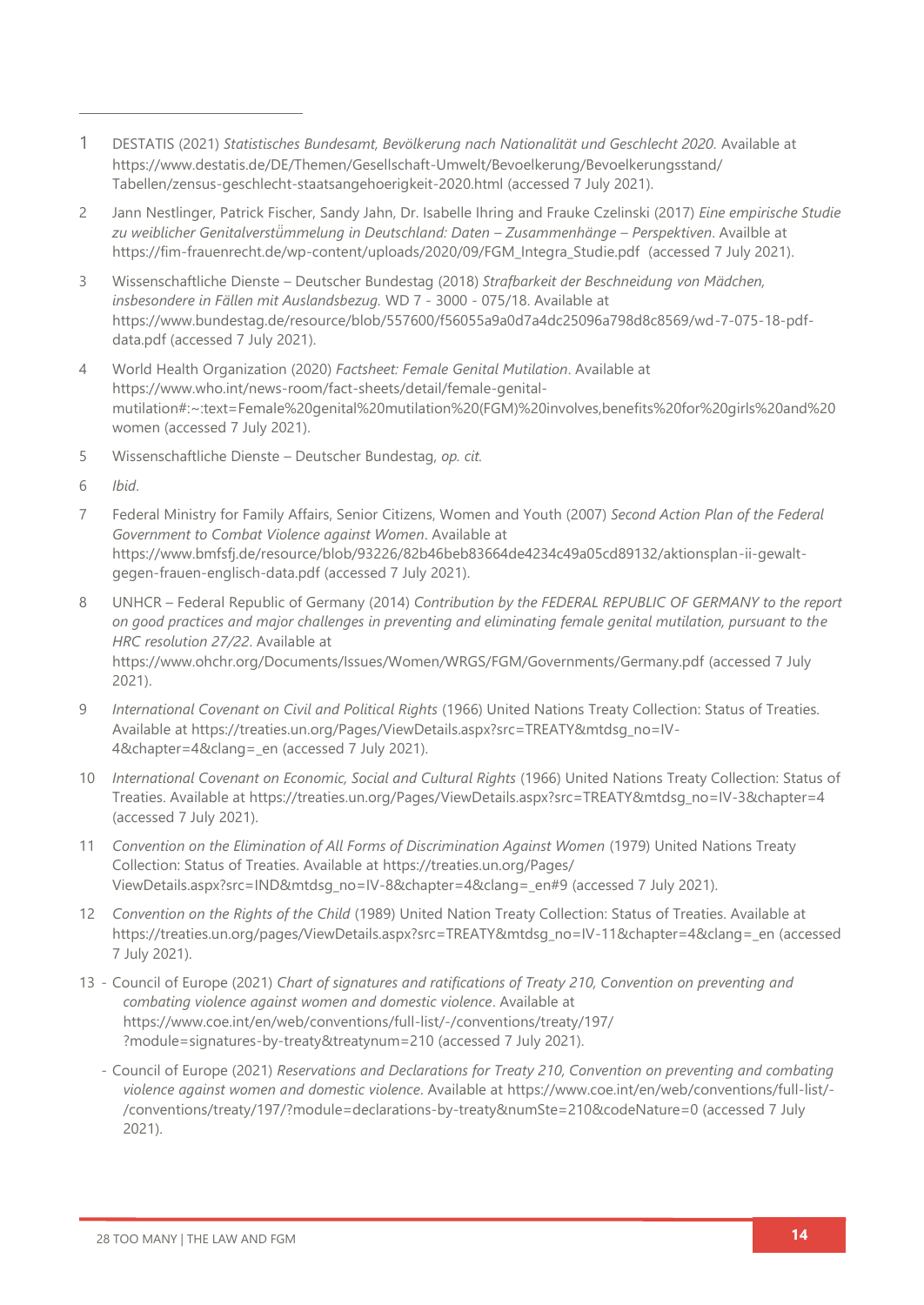- 14 Council of Europe (2021) *Chart of Signatures and Ratifications of Treaty 005, Convention for the Protection of Human Rights and Fundamental Freedoms*. Available at [coe.int/en/web/conventions/full-list/-](file:///C:/Users/Danica/Desktop/Law%20Reports/coe.int/en/web/conventions/full-list/-/conventions/treaty/005/signatures) [/conventions/treaty/005/signatures?module=signatures-by-treaty&treatynum=005](file:///C:/Users/Danica/Desktop/Law%20Reports/coe.int/en/web/conventions/full-list/-/conventions/treaty/005/signatures) (accessed 7 July 2021).
	- Council of Europe (2021) *Reservations and Declarations for Treaty 005, Convention for the Protection of Human Rights and Fundamental Freedoms*. Available at [https://www.coe.int/en/web/conventions/full-list/-](https://www.coe.int/en/web/conventions/full-list/-/conventions/treaty/005/?module=declarations-by-treaty&numSte=005&codeNature=0) [/conventions/treaty/005/?module=declarations-by-treaty&numSte=005&codeNature=0](https://www.coe.int/en/web/conventions/full-list/-/conventions/treaty/005/?module=declarations-by-treaty&numSte=005&codeNature=0) (accessed 7 July 2021).

*Cover images:* Image of Berlin from Canva stock library. Ian Kiragu (2018) *Woman standing on brown grass*. Available at

[https://unsplash.com/photos/BhZhWhzF224.](https://unsplash.com/photos/BhZhWhzF224)

*Please note that the use of a photograph of any girl or woman in this report does not imply that she has, nor has not, undergone FGM.*